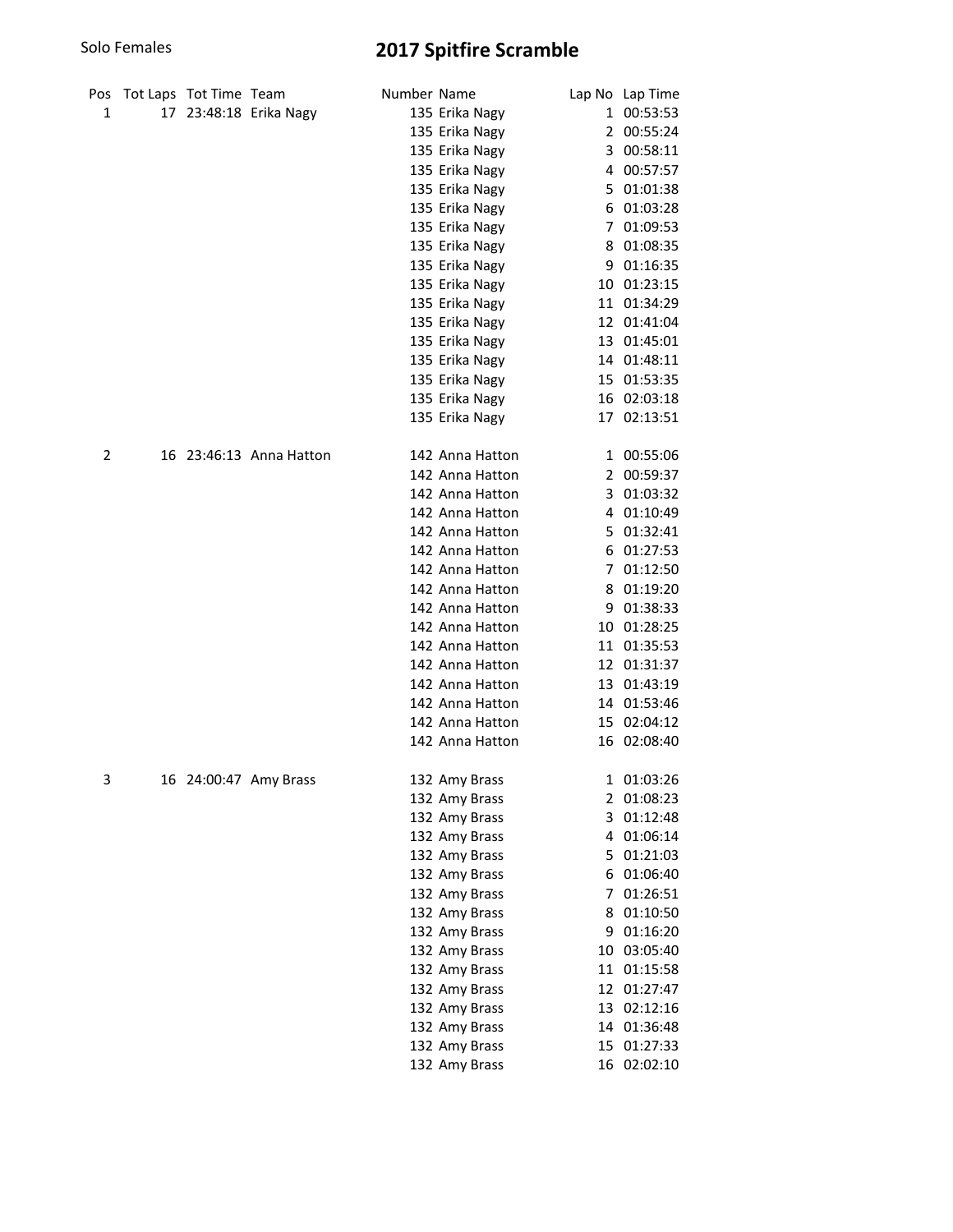# Solo Females 2017 Spitfire Scramble

| Pos | Tot Laps Tot Time Team |                             | Number Name |                     |    | Lap No Lap Time |
|-----|------------------------|-----------------------------|-------------|---------------------|----|-----------------|
| 4   |                        | 14 21:58:56 Victoria Harmer |             | 114 Victoria Harmer |    | 1 01:10:24      |
|     |                        |                             |             | 114 Victoria Harmer |    | 2 01:14:40      |
|     |                        |                             |             | 114 Victoria Harmer | 3  | 01:17:00        |
|     |                        |                             |             | 114 Victoria Harmer | 4  | 01:27:38        |
|     |                        |                             |             | 114 Victoria Harmer | 5. | 01:18:33        |
|     |                        |                             |             | 114 Victoria Harmer | 6  | 01:24:50        |
|     |                        |                             |             | 114 Victoria Harmer |    | 7 01:54:27      |
|     |                        |                             |             | 114 Victoria Harmer | 8  | 01:47:00        |
|     |                        |                             |             | 114 Victoria Harmer | 9  | 01:30:06        |
|     |                        |                             |             | 114 Victoria Harmer |    | 10 01:27:46     |
|     |                        |                             |             | 114 Victoria Harmer |    | 11 01:49:45     |
|     |                        |                             |             | 114 Victoria Harmer |    | 12 02:24:20     |
|     |                        |                             |             | 114 Victoria Harmer |    | 13 01:30:08     |
|     |                        |                             |             | 114 Victoria Harmer |    | 14 01:42:19     |
| 5   |                        | 11 22:48:57 Vicki Bailey    |             | 136 Vicki Bailey    |    | 1 00:57:57      |
|     |                        |                             |             | 136 Vicki Bailey    |    | 2 01:03:50      |
|     |                        |                             |             | 136 Vicki Bailey    |    | 3 01:15:03      |
|     |                        |                             |             | 136 Vicki Bailey    |    | 4 01:26:13      |
|     |                        |                             |             | 136 Vicki Bailey    |    | 5 02:23:52      |
|     |                        |                             |             | 136 Vicki Bailey    |    | 6 01:39:15      |
|     |                        |                             |             | 136 Vicki Bailey    |    | 7 01:44:10      |
|     |                        |                             |             | 136 Vicki Bailey    |    | 8 05:05:42      |
|     |                        |                             |             | 136 Vicki Bailey    | 9  | 02:12:11        |
|     |                        |                             |             | 136 Vicki Bailey    |    | 10 02:21:23     |
|     |                        |                             |             | 136 Vicki Bailey    |    | 11 02:39:21     |
| 6   |                        | 11 24:16:08 Anne Miller     |             | 145 Anne Miller     |    | 1 01:00:57      |
|     |                        |                             |             | 145 Anne Miller     |    | 2 01:03:42      |
|     |                        |                             |             | 145 Anne Miller     | 3  | 01:47:42        |
|     |                        |                             |             | 145 Anne Miller     | 4  | 01:10:24        |
|     |                        |                             |             | 145 Anne Miller     | 5  | 02:16:58        |
|     |                        |                             |             | 145 Anne Miller     | 6  | 01:21:10        |
|     |                        |                             |             | 145 Anne Miller     |    | 7 02:27:44      |
|     |                        |                             |             | 145 Anne Miller     | 8  | 01:37:48        |
|     |                        |                             |             | 145 Anne Miller     |    | 9 04:50:17      |
|     |                        |                             |             | 145 Anne Miller     |    | 10 01:43:11     |
|     |                        |                             |             | 145 Anne Miller     |    | 11 04:56:15     |
| 7   |                        | 10 22:48:58 Andrea Osborne  |             | 103 Andrea Osborne  |    | 1 01:03:27      |
|     |                        |                             |             | 103 Andrea Osborne  |    | 2 01:02:57      |
|     |                        |                             |             | 103 Andrea Osborne  |    | 3 01:10:26      |
|     |                        |                             |             | 103 Andrea Osborne  |    | 4 01:28:51      |
|     |                        |                             |             | 103 Andrea Osborne  |    | 5 03:10:54      |
|     |                        |                             |             | 103 Andrea Osborne  |    | 6 01:24:00      |
|     |                        |                             |             | 103 Andrea Osborne  |    | 7 01:59:46      |
|     |                        |                             |             | 103 Andrea Osborne  |    | 8 07:04:52      |
|     |                        |                             |             | 103 Andrea Osborne  |    | 9 02:05:41      |
|     |                        |                             |             | 103 Andrea Osborne  |    | 10 02:18:04     |
|     |                        |                             |             |                     |    |                 |